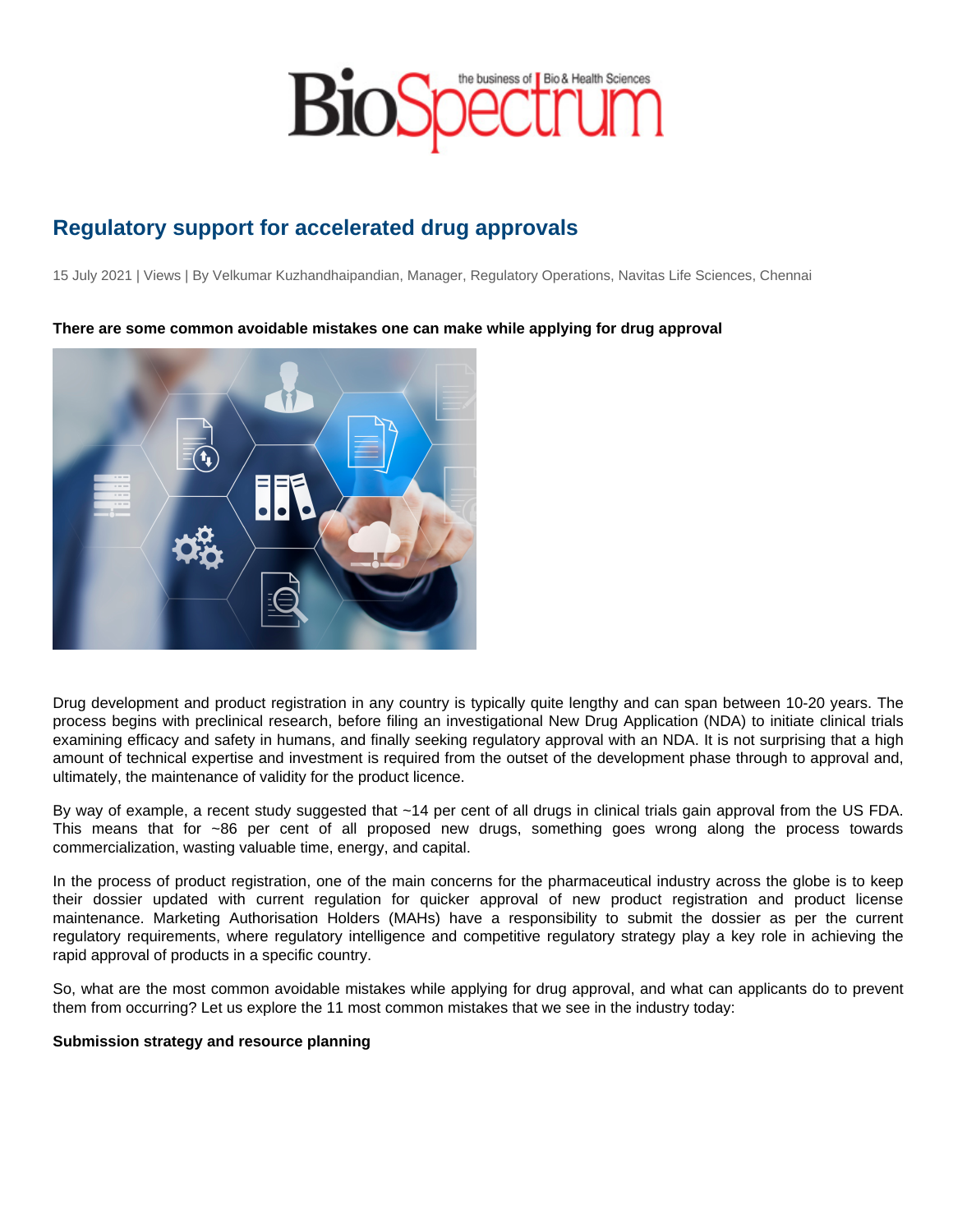It is imperative to list all the cross-functional partners involved in developing the required content for submission, for example: Active Pharmaceutical Ingredients (API), Contract Manufacturing Organization (CMO), Clinical Research Organisation (CRO), etc. as well as providing details of both their location and availability. In addition, it is important to proactively detail the potential risks and mitigation plan.

## **Conform with the checklist and latest Health Authority (HA) Guidance**

A common error, and one that is easily avoided, is to present incomplete documentation. It is imperative to always check the HA website to make sure that you have the latest guidelines in place to avoid a Refuse-To-Receive (RTR) decision and/or multiple Requests for Information (RFI) from the relevant HA.

# **Document Life Cycle Management (LCM)**

In most cases, documents will be received from multiple cross-functional stakeholders, i.e. Module 1 from the sponsor, Modules 2 and 3 from the API and CMO, and Modules 4 and 5 from the CRO.

Have in place an eCTD submission map to track the documents along with the life cycle operation requirement for each document ?

## **Application forms**

Application forms contain the complete information relating to the submission dossier. So MAHs need to pay particular attention when filling in the application form, one of the key documents of any submission.

Avoiding errors in documents and forms will prevent any hold-ups later in the process. Make sure that the latest form is used for submission, paying close attention to the version and expiration date

## **Present clear and measurable evidence/data:**

It is important when submitting an investigation, new drug application, or an abbreviated new drug application to the health authority, that the data from your trials and other studies is presented in a clear manner. When a claim of a proposed benefit is made, a reference from clinical research and pharmaceutical development should be provided in order to evidence the statement.

## **Focus on Accuracy**

Keeping accurate records of all stages of drug development, from investigational application to abbreviated application, provides the HA review team with a comprehensive overview of the drug.

# **eCTD or electronic Common Technical Document Publishing**

Ensure to follow best practice and frequently update the quality checklist to avoid repeated errors or not adhering to the latest guidelines.

## **Maintain Information consistency throughout the document**